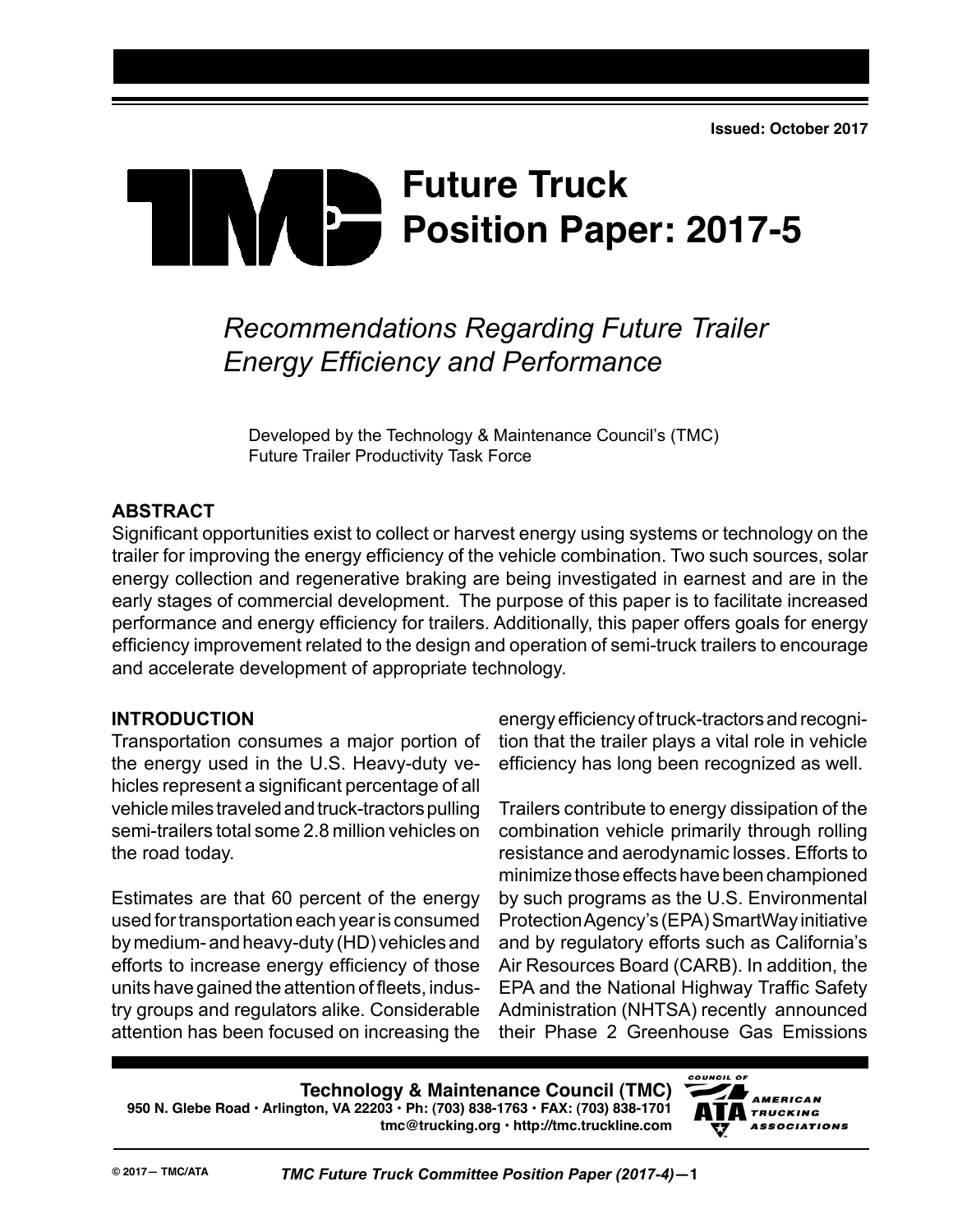(GHG2) final rule which for the first time will impose federal regulations on trailer OEMs. The final legislation mandates features to reduce energy consumption for many types of trailers used in heavy duty operations.

In addition to reducing energy consumption by the tractor as a result of pulling the trailer there are other energy losses associated with the trailer's operation such as thermal losses in refrigerated trailer operations and kinetic energy dissipation thru braking. Significant opportunities exist however to collect or harvest energy using systems or technology on the trailer for improving the energy efficiency of the vehicle combination. Two such sources, solar energy collection and regenerative braking are being investigated in earnest and are in the early stages of commercial development.

The purpose of this paper is to facilitate increased performance and energy efficiency for trailers. Additionally, this paper offers goals for energy efficiency improvement related to the design and operation of semi-truck trailers to encourage and accelerate development of appropriate technology.

**NOTE:** This paper will not address any operational changes that a carrier may be able to identify and implement which may tend to reduce the number of "parked trailers," although this is certainly a desirable goal.

# **A. Aerodynamics**

Aerodynamic (aero) energy losses (above approximately 40 MPH) dominate overall energy usage of the combination vehicle at highway speeds. The tractor and trailer act as a system to haul freight and likewise must be thought of as a system as far as aerodynamic losses. Some of the aerodynamic drag is clearly related to the interaction of the tractor and trailer, such as the aero drag associated with the gap or interface area between the tractor and trailer. Other areas of drag such as the underside of the trailer aren't as obvious in terms of interactive effect. The drag at the rear of the trailer might at first seem to be purely a function of the trailer geometry, but in reality all of these areas involve both the tractor and trailer as contributors to energy dissipation.

The trailer's influence on the total energy consumed to overcome aerodynamic drag is considerable. In simplest terms the trailer's drag can be divided into drag at the front or gap area, and the underside and rear as noted above. A significant portion of the drag is pressure drag due to the influence of the trailers geometry (shape) in the presence of the airflow over the trailer body, but some drag also exists due to friction at the surface layer. Both effects can be minimized with appropriate trailer geometry and significant opportunities exist for energy conservation. Aero drag on the trailer has been well known for decades, but commercial solutions focused on fuel savings have emerged only in the last 15 years or so. Today these solutions exist largely in the area of "add on" devices which can be installed by the trailer OEM at the time of purchase or retrofitted after the trailer has been put into service. To date these devices or systems have primarily been marketed for van or box type trailers.

Gap devices on tractors, trailers and dollies will become more commonplace and are already designed and manufactured to automatically adapt to one another. These allow the gap to be closed at speeds where aero improvement is possible and allow articulation at maneuvering speeds. Gap devices are generally constructed of resilient recycled materials and are not be easily damaged during even abusive operations.

Operators of commercial HD vehicles are focused on costs and rates of return on investment, and aerodynamic solutions are, in some situations, viewed as tools for fuels savings in the absence of regulatory requirements. Fleets typically look for economical and robust solu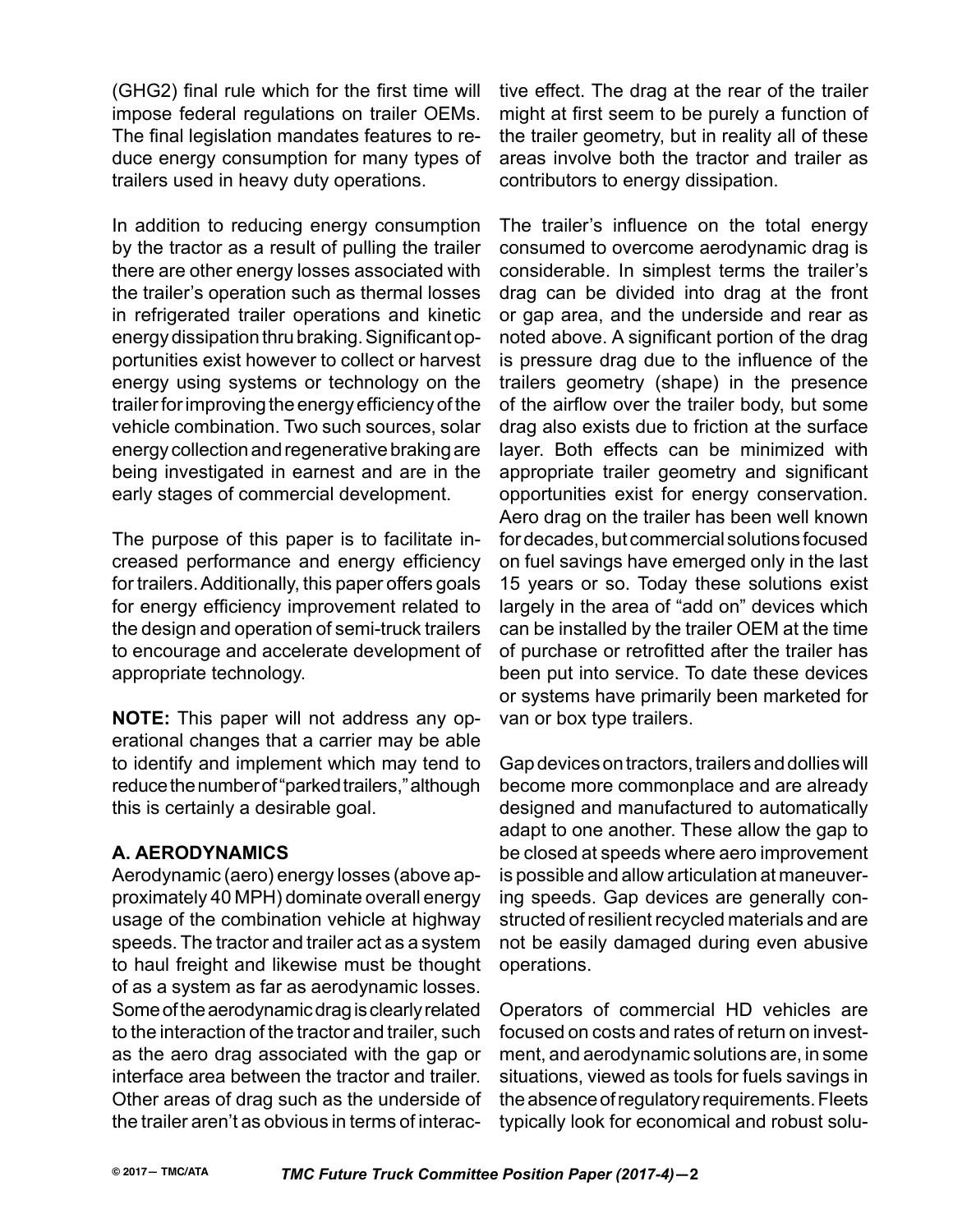tions that require minimal maintenance over the intended life of the vehicle. Aerodynamic devices are expected to be tough resilient systems and devices that are lightweight and not easily damaged, and that pay for themselves in fuel savings in a relatively short period of time considering the life of the trailer. This payback period must also consider the tractor to trailer ratio, which varies from approximately 1:1 in some operations to more than three trailers per tractor (3:1) in dry-van fleets that utilize "drop and hook" methods.

In the future, trailer aerodynamic solutions must be available for more trailer types and must lead to increased fuel and energy savings. Areas of development for trailer devices and systems abound and many vendors offer both devices and services leading to aero improvements. Goals for aero devices and systems are listed below. This list is certainly not exhaustive and should only serve to encourage development of more ideas for improvement.

#### **Goals:**

- Aerodynamic systems and devices must consider the tractor and trailer to be a unified system going forward. Improved trailer aero performance is possible when combined with tractor aero technologies. Innovation in true system design looking at a complete tractor-trailer vehicle with required aerodynamic performance would provide maximum return for fleets. However, one must also recognize that tractor and trailer manufacturers each also have a goal  $-$  to maximize the penetration of their product across all brands of "attached/attachable" vehicles. Thus, there will likely be a continuing need for add-on aerodynamic devices and potential energy capture and reuse systems such as regenerative braking and solar panels as mentioned in this position paper.
- TMC Study Groups S.11 Sustainability and Environmental Technologies, S.7

Trailers, Bodies and Material Handing, and/or S.4 Cab & Controls may wish to continue to monitor this or perhaps develop or refine an Recommended Practice (RP).

# **Actions:**

TMC believes increased efforts and investigation should be undertaken regarding:

- Development of aerodynamic devices for other types of trailers such as flatbeds (platform trailers), tank trailers and other types that travel at highway speeds. For flatbeds, this would include development of recommendations for load positioning based upon dimension and weight and possible development and use of collapsible air shields that could be positioned in front of and/or behind the loaded materials. The American Transportation Research Institute (ATRI) is likely the best group to determine what should be pursued in this regard. TMC may wish to forward this to ATRI through ATA.
- Development and deployment of automated systems on the trailer to tune aerodynamic performance based on operating conditions. Such systems, for example, may provide a "kneeling" capability based on vehicle speed to more complex systems that adjust aerodynamic surfaces based on speed and wind conditions.
- Design and development of underside devices (including skirting) compatible with other items under the trailer such as tire carriers, side door steps, platforms and liftgates, pallet and beverage canister racks, etc. The Truck Trailer Manufacturers Association (TTMA) should keep this in mind as they go forward with new or revised designs or options.
- Design and development of underside devices intended to manage airflow beneath the trailer coming under, thru or around the tractor as well as from the side of the trailer. This will allow improvement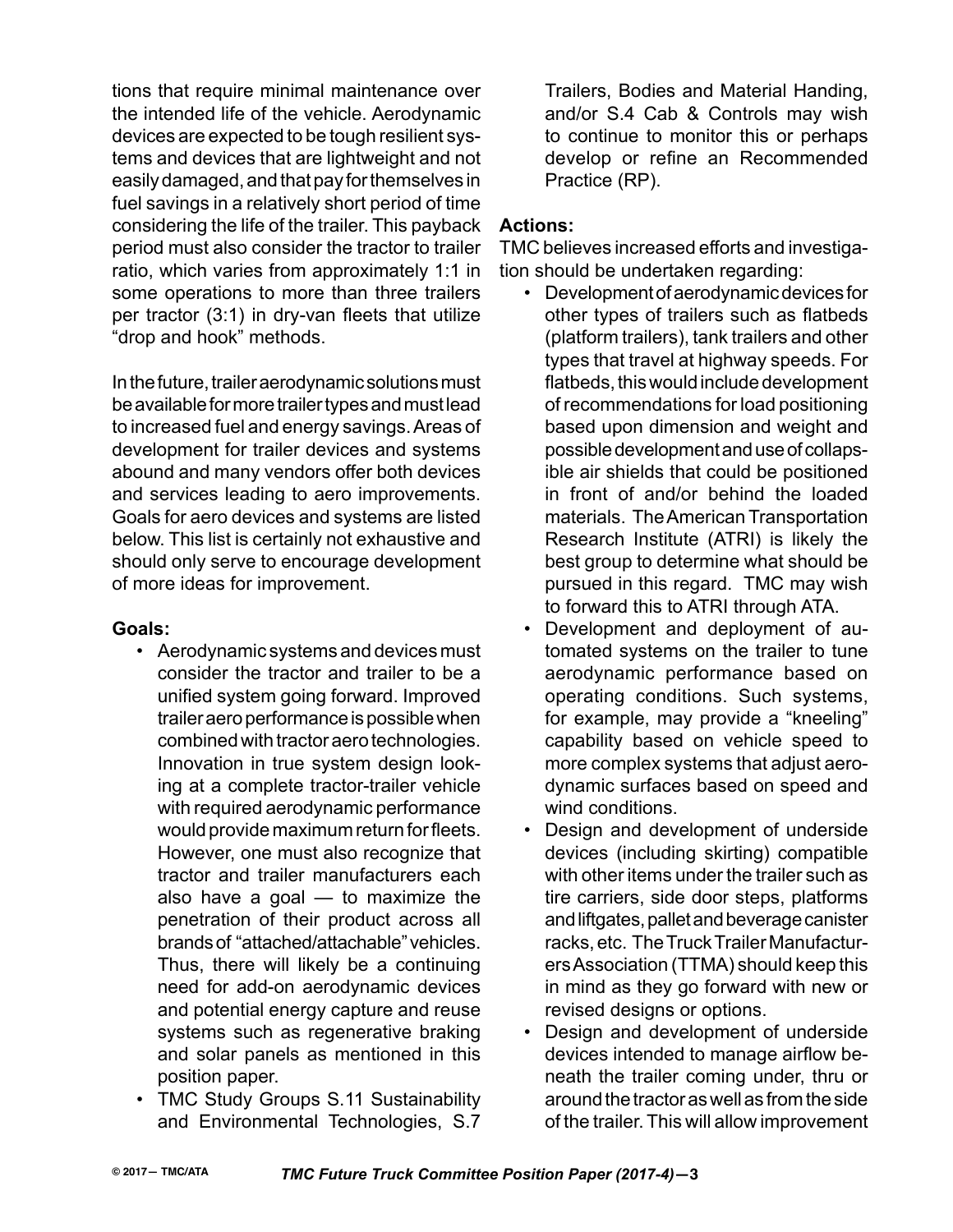in aero performance beyond that of the trailer in a "yawed" condition. S.7 and/or the TTMA may wish to coordinate efforts in this regard.

- Design and development of underside devices constructed of resilient, recyclable materials with a memory that will allow the devices to return to shape and continue to be effective if they are deformed from interactions with fixed objects or obstacles. S.7 and/or S.11 may wish to develop or refine an RP on this topic.
- Design and development of underside devices designed and configured for shape optimization for different operating conditions like maneuvering speeds where additional ground clearance is required vs. highway speeds where maximum aero benefit is required. S.7 may wish to develop or refine an RP on this topic.
- Design and development of systems compatible with boat tail and other active rear devices intended to remove the need for driver interaction. Different types of speed sensors or mechanical pulley mechanisms already automatically open a boat tail at or before highway speeds and device versions should also be available that automatically fold themselves closed when the vehicle is traveling in reverse. These devices can also be designed so that they and can be used to slow the vehicles and save brakes.
- Design and development of rear devices built to undergo in service aerodynamic shape optimizations to maximize fuel savings depending on operative environmental conditions.
	- Overall trailer aerodynamics could become further optimized as the rear of the trailer becomes more integrated into the beginning of the boat tail shape.
- How rear devices such as "full" boat tails and boat tail plates for both swing type (barn) doors and overhead or roll door

van trailers should/could integrate with or coordinate with other devices on the rear of the trailer such as lighting and conspicuity systems and door hardware such as vents and locking hardware to allow improved performance of both the aero system and the other trailer devices.

#### **B. Rolling Resistance**

#### **Tire Technologies**

Rolling resistance of the trailer dominates trailer based energy losses at low and moderate speeds. Trailer tire technologies are continually advancing with regard to rolling resistance and many trailer tires today are considered low rolling resistance (LRR) by the EPA SmartWay program which verifies tire technologies for HD vehicles. LRR tires are available in both dual and wide-based tire (WBT) types and both types are designed to minimize energy loss as a tire rolls, decreasing required rolling effort and resulting in improved fuel efficiency. WBT's can offer the added benefit of reduced tire and wheel weight, and typically have lower rolling resistance than equivalent duals, but in some operations WBT's do not generally provide the life and wear characteristics achievable with dual tires. Also not all retread shops are well practiced or equipped with the correct equipment to retread WBT's.

Trailer tires are a major operating expense for trucking fleets. Tires are designed and intended for long life and are expected to be retreaded several times over their lifespan to lower overall operating costs. Trailer tires are available in different models or configurations with various body or "carcass" designs and tread patterns and depths for various purposes. Tire re-treading is widely available to the fleets in many tread types including low rolling resistance configurations. Tires are also often moved from other positions to the trailer further complicating management of tires within a fleet. This process can be simplified to more easily track tires through multiple tread lives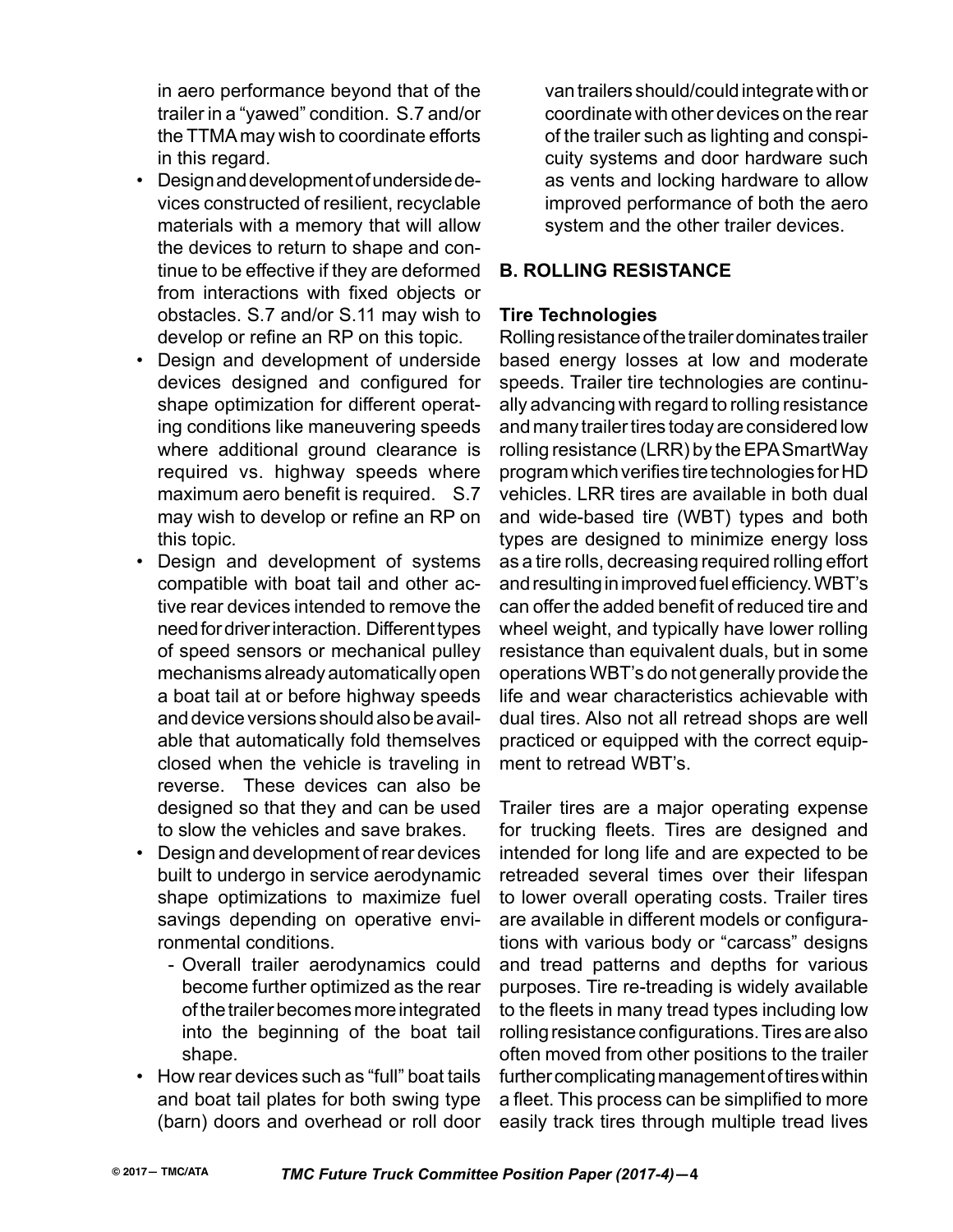and positions with the use of imbedded RFID tagging.

Energy is dissipated as the tire rolls down the road due to the tire sidewalls flexing, the tread blocks compressing, and the contact patch interacting with the road surface. LRR tires are constructed using technologically advanced compounds with special tire construction techniques to help minimize rolling resistance while maintaining other necessary tire design and performance characteristics.

LRR tires can have tradeoffs in terms of performance as compared to standard tires, notably in tread life and to some degree traction characteristics. Initial costs of LRR tires and wheels may be higher, but the fuel savings associated with the use of LRR tires are typically recovered over their operational lifetime. Tire manufacturers continue to advance the design of these tires to deliver even higher fuel savings with less trade-offs in traction and tread life. It is important to select the right tire for the job considering service conditions. (TMC's S.2 Tire and Wheel Study Group has already developed and issued a number of RPs relative to this topic).

LRR tires are defined by their coefficient of rolling resistance (CRR) in a standardized test. According to the EPA, SmartWay verified LRR tires achieve rolling resistance of less than 5.1 kg/ton. LRR tires achieving rolling resistance of less than 4.7 kg/ton are currently commercially available for some applications and it is expected that in the future tires will continue to be developed and commercialized with perhaps lower rolling resistance. There is a suggestion that a "lifetime" CRR value be provided which would include accounting of and reporting for "true lifetime tire average rolling resistance." The Future Truck Committee defers this to TMC's S.2 Tire and Wheel Study Group to determine if an RP of some sort is appropriate.

TMC RP 235B, *Guidelines for Tire Inflation Pressure Maintenance* already addresses tire pressure and the impact the correct pressure has on effective tire wear and overall fuel economy.

As trailer tires wear there is a reduction in their rolling resistance because there is less tread to deform. Thus if a tire has even wear that prevents premature removal it can reduce fuel consumption and overall cost of ownership by both achieving longer life and being used longer at more efficient, lower tread depth. However, wear of trailer tires results in additional energy usage as a result of tire replacement or retreading. Reducing wear per vehicle mile traveled ultimately saves energy, but must be balanced against other tire characteristics. In addition to reducing wear via good usage practices such as inflation and alignment, a reduction in sensitivity to usage and operational factors such as these is very desirable for future tire designs.

Tire manufacturers continue to improve tire technology thru aggressive development programs. Goals for tires and tire development are listed below. This list is certainly not exhaustive and should only serve to encourage development of more ideas for improvement.

# **Goals:**

- Improve load bearing capability thru material or design changes. S.2 and/ or the Society of Automotive Engineers (SAE) may want to continue monitoring this for further development.
- Reduce wear due to "alignment" irregularities. S.2 may wish to research this further.
- Use of a harder compound and or changes to tread design intended to reduce "squirm" in an effort to improve wear characteristics thru both compound and construction design and manufacturing without adversely affecting traction characteristics. Consideration by S.2 and/or the Rubber Manufacturers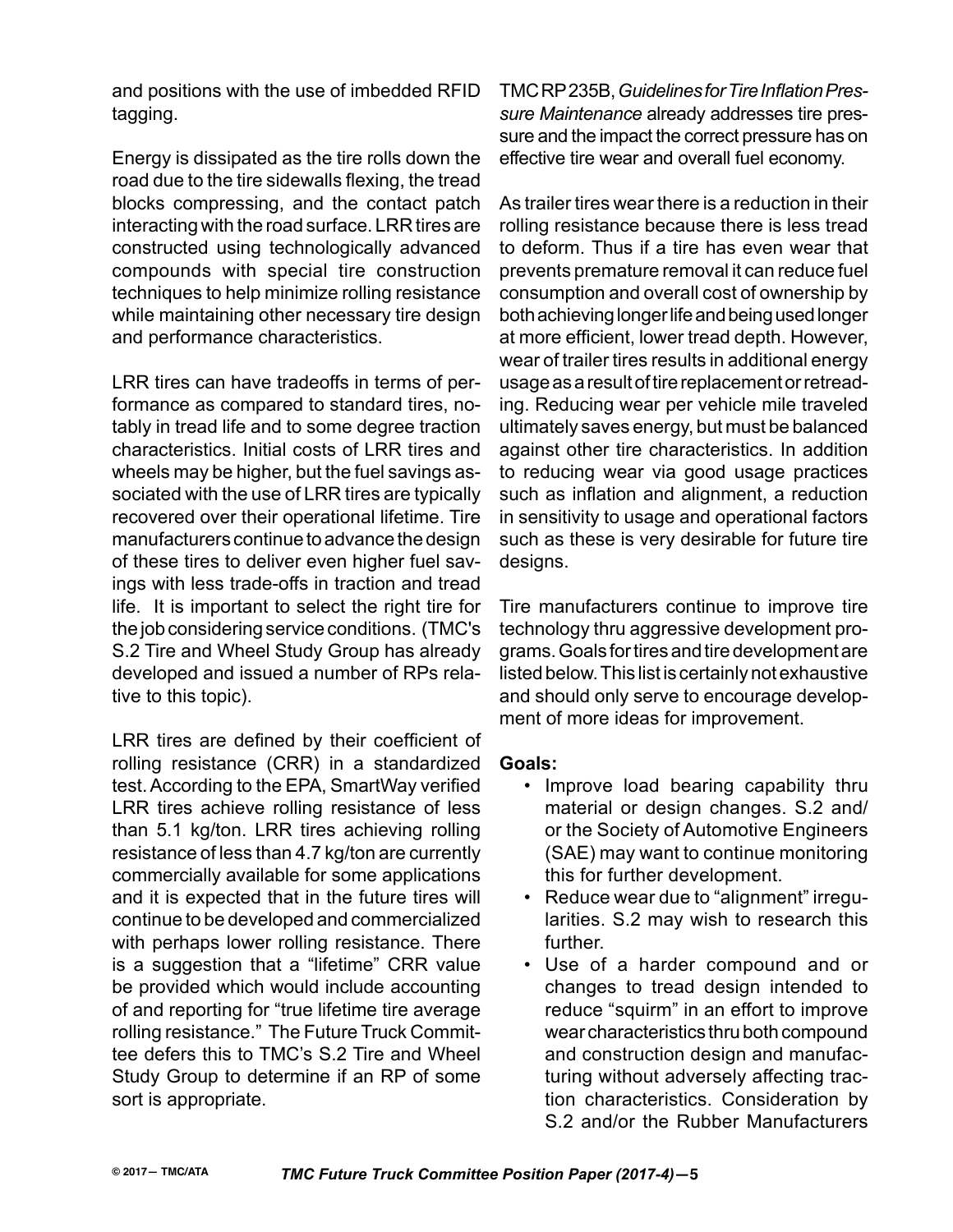Association (RMA) for further review may be appropriate.

- Reduce tire weight to allow more trailer payload capability.
- Reduce diameter to allow lowering the trailer floor to increase trailer carrying capacity (trailer volume or cubic capacity).

#### **Actions:**

TMC believes increased efforts and investigation should be undertaken regarding:

- Development of advanced inflation technologies intended to:
	- Reduce or eliminate (through the development of airless tire/wheels combination) dependence on inflation. (See TMC Future Truck Position Paper: 2017-3, *Performance Expectations for Zero-Pressure Commercial Truck Tires.)*
	- Reduce tire rolling resistance and irregular wear as a function of inflation pressure variation.
- Development of active, application specific and intelligent inflation control to optimize tire inflation pressure with temperature, speed, load, etc. to improve both tire life and fuel efficiency.
- Development of a simplified tire carcass tracking method allowing more efficient utilization of tire inventory and carcass history.
	- Review of recycling options for possible improvement (S.11).
- Adoption or creation of an RP relative to a suggestion that was submitted, which follows: "Rolling resistance under Smart-Way and GHG rules is a value measured for a new tire. It does not reflect the life-of-tire net rolling resistance which changes as tires wear and accumulate mileage. As tires have different life expectations, including retreading, there is a need to understand for fleets and regulators the true life-time-tire-average rolling resistance. Understanding the true net CRR over the life of a tire would

permit better product comparison and selection, and a clearer understanding of the true performance of the trailer tire system. Also, under GHG2, there are objectives for future significant reduction in CRR over current SmartWay low rolling resistance threshold levels (Level 2 and Level 3 in 2025). However there is no stated expectation on tread life, lifetime mileage or lifetime average CRR."

# **Axle, Suspension & Wheel End Systems**

Trailers roll down the road on tires and wheels supported by axles under suspensions. The tires and wheels themselves rotate around axle journals with the aid of lubricated bearings. All of these components contribute to rolling resistance which ultimately can be reduced, if not eliminated altogether.

Suspension systems exhibit hysteresis which results in not only damping, but energy loss into generated heat. Trailer axles add weight to the trailer and take up space underneath that could be used for other purposes. The trailer axles also contribute to aero drag as air under the trailer impinges on them.

Trailers utilize oil- or grease-lubricated tapered roller bearings. Such bearing systems are mechanically robust, easy to maintain and are durable.

Component manufacturers continue to improve axle, suspension and wheel end technologies. Goals for development are listed below. This list is certainly not exhaustive and should only serve to encourage development of more ideas for improvement.

#### **Goals:**

- Minimize the energy losses associated with hysteresis and to minimize maintenance.
- Reduce or eliminate the negative effects of the trailer axle (weight and aero drag). (S.11, S.7.)
- Enable optimization of maintenance to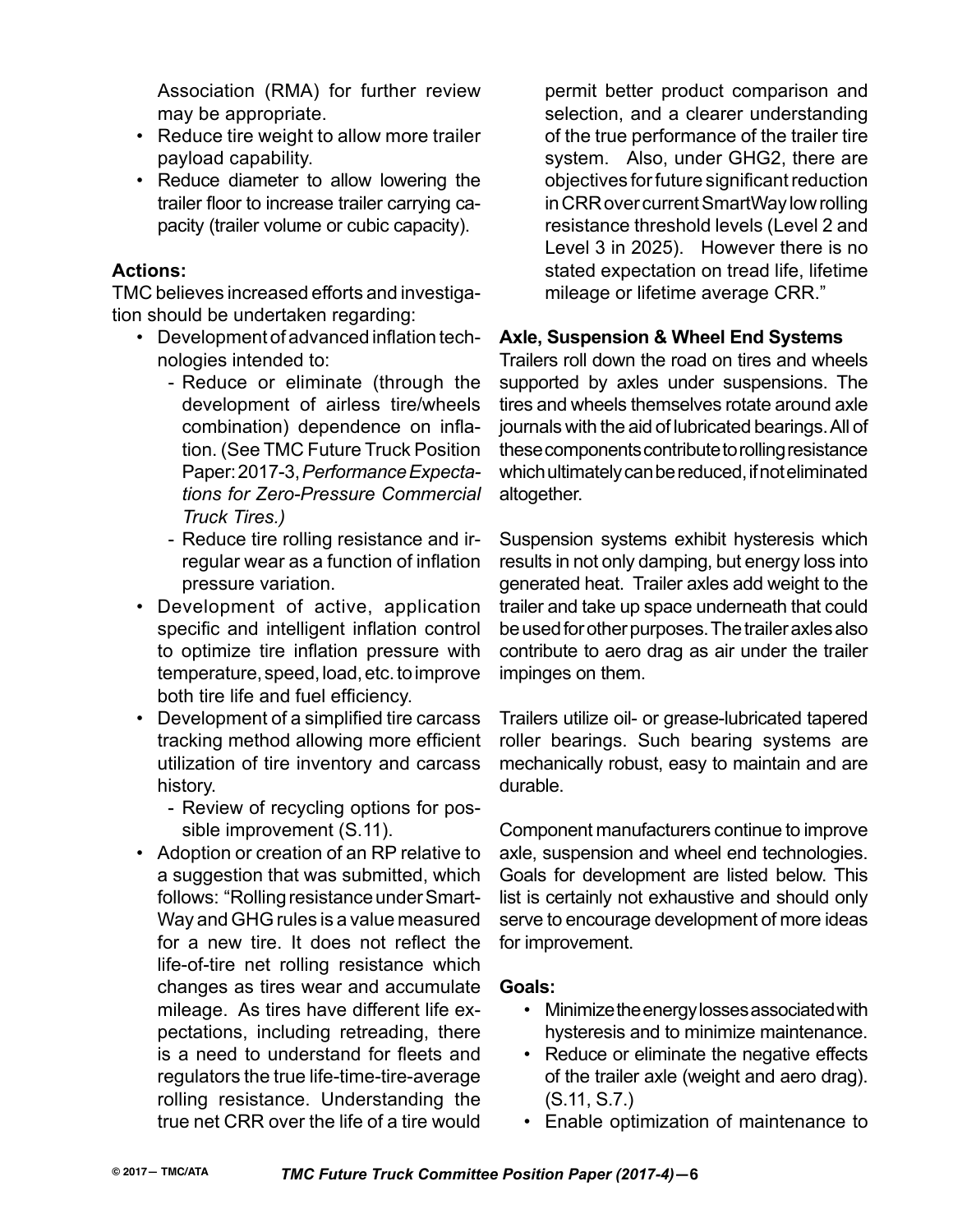extend component life as well as drive improvements in lubrication.

# **Actions:**

TMC believes increased efforts and investigation should be undertaken regarding:

- Development of new suspension types (such as magnetic suspensions) for trailers which would lead to less energy lost to damping. (S.7)
- Development of wheel end systems with integrated, smart diagnostics (e.g. temperature, vibration characterization to predict life, failure). (S.7 and/or S.12)
- Development of lighter weight axles or "axleless" suspensions (think about certain pre-front-wheel drive passenger vehicle suspensions) to reduce energy consumption by the combination vehicle. (S.7)
- Systems relative to lubrication, bearings and their materials and adjustment systems should be investigated for improvement relative to both improved durability and reduced energy losses due to friction. (S.6 and/or SAE may wish to review existing nano-particle materials in this respect.)

# **C. Trailer Thermal Efficiency**

Certain trailers are expected to maintain cargo or contents at or near a desired temperature. Such trailers are generally referred to as refrigerated trailers or reefers, but trailers are also built where heating or cooling is necessary. In general such trailers are known as controlled temperature (CT) trailers.

CT trailers generally are designed to maintain a temperature difference between the interior of the trailer and the surrounding environment. Insulating materials are used to promote resistance to thermal energy transfer thru the trailer surfaces and special design and manufacturing techniques are employed to reduce this "thermal bleed". A transport environmental control unit is usually employed to maintain a

protective air envelope around the load and thus maintain interior temperatures in light of inevitable energy transfer due to the interior/ exterior temperature difference. In some cases trailers are designed and built with heating (only) capability where ambient conditions and cargos dictate.

Trailer insulation materials vary, but the most widespread and efficient material currently in use is polyurethane (PU) foam. The polyurethane foam used in a trailer is typically "blown" with a material like HFC 245fa, a "blowing agent". Blowing agents such as HFC 245fa and "next generation" blowing agents such HCFOs are typically contained in one of the two chemical components that are reacted to create the foam. The blowing agent then serves to expand the foam into a cellular structure with minimal solid content and ultimately is it is contained within the foam's cells. A property of the blowing agent is that its vapor thermal conductivity is much less than that of air, giving the PU foam its excellent insulating properties. PU foam also contributes structural capability to a trailer, allowing the panels themselves to act as structural sandwich panels to some degree.

CT trailers are typically aluminum-intensive due to the need for light weight, and aluminum, PU foam and other plastic materials typically make up a large portion of the trailer's body structure. While the PU foam and the plastic content of the trailer body are excellent insulators, the aluminum components of the trailer are not. Aluminum is used due to its mechanical properties and corrosion resistance and its use is balanced against the relatively poor thermal properties it affords.

The CT trailer size and design characteristics such as the wall thicknesses and basic structure combine to determine its overall heat transmission coefficient or UA (see TMC RP 718B, *Method For Classification Of Controlled Temperature Vehicles*). The trailer's UA is a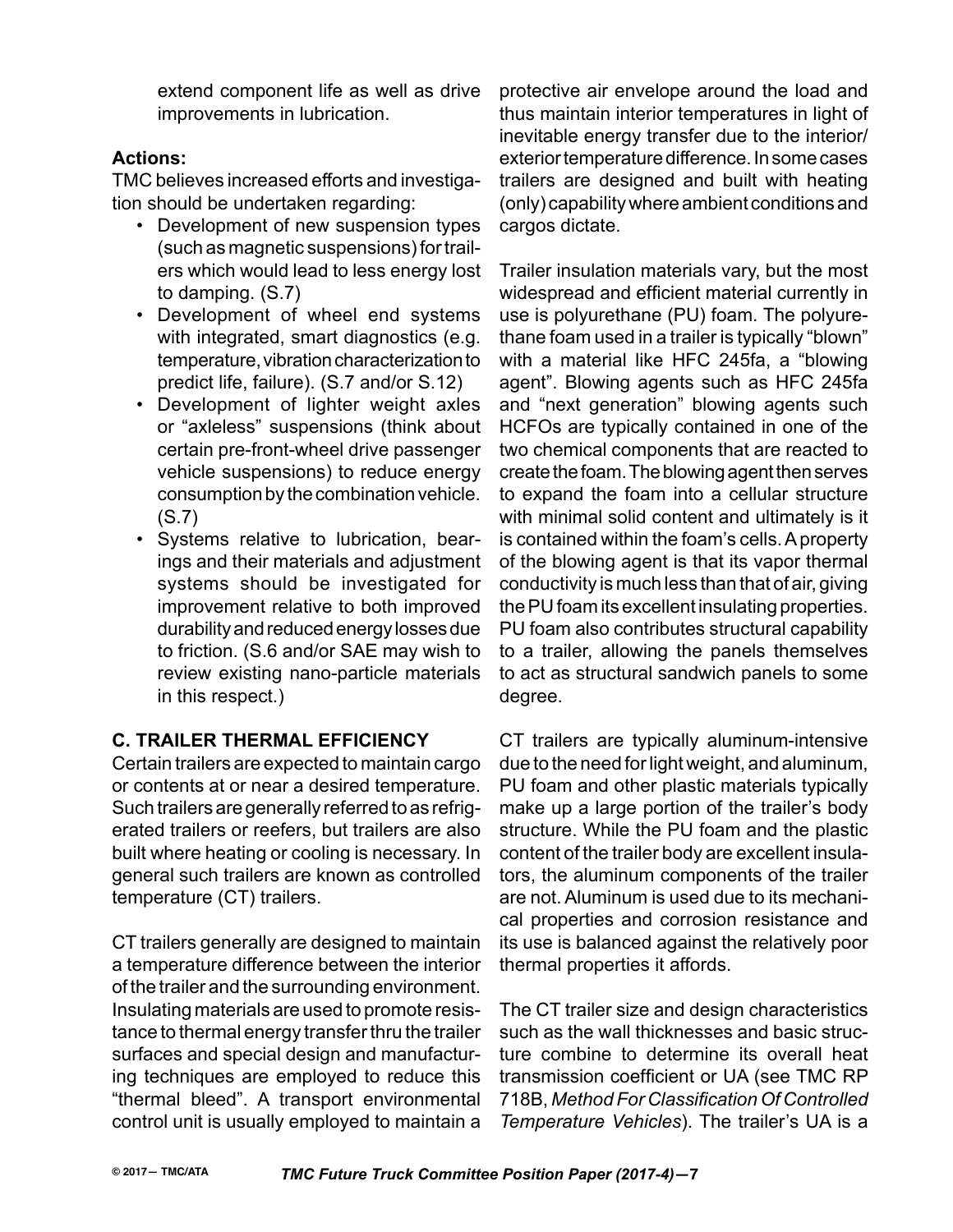direct measure of the energy transfer thru the body due to an interior/exterior temperature difference. This in turn equates to a heating or cooling power value to maintain that temperature difference. In order to minimize that heating/cooling power requirement, the UA can be lowered by use of thicker trailer walls for example. Thicker walls however, add weight and restrict interior dimensions, so trailer fleets typically balance the trailer UA vs. the trailer interior dimensions, weight and cost.

A primary goal for increasing the thermal efficiency of trailers would be to increase the resistance to thermal bleed by lowering the trailer's UA without reducing interior or exterior trailer dimensions. More efficient insulation systems than the present PU foams should be studied with the intent to allow trailers with lower UAs to be designed and produced. This may be able to be accomplished thru the use of new blowing agents or thru the development of "nano" PU foams that are being researched. Other technologies to improve PU foams should of course be investigated as well. Hybrid foams employing other materials such as aerogels may hold promise in the future as well.

Alternate insulation technologies exist, such as vacuum insulated panels (VIPs) which typically consist of a core structure surrounded by a multi-layer bag-like covering that is then evacuated to a near vacuum. Available commercially as standalone panels, VIP's can be several times as efficient as PU foam, typically R30-R50 as opposed to PU foam at roughly R6. VIP's have seen limited applications in commercial CT trailers, with cost, mechanical durability and the inability to provide structure to the trailer being the chief limitations. In the future though VIPs may offer significant thermal benefits versus or in addition to the use of PU foams if the cost of VIPs can be reduced.

Future CT trailers will be improved over present day trailers and trailer manufacturers work with materials suppliers and on their own on

development programs. As with trailer aero systems and rolling resistance technologies areas of development for trailer insulation technologies are considerable. Goals for CT trailers their development listed below. This list is certainly not exhaustive and should only serve to encourage development of more ideas for improvement.

#### **Goals:**

- Increase thermal resistance thru the development of improved insulation materials and technologies.
- Improve thermal resistance thru the reduction in the use of highly thermally conductive materials like aluminum and an increase in the use of non-metallic materials like reinforced composites.
- Foster development of alternative insulation technologies such as vacuum panels, improved PU foams and aerogels. (SAE)
- Reduce weight and cost of the trailer. Lighter trailers will allow more payload and reduction in CT trailer costs will allow fleets to better balance thermal performance vs. operational capabilities.
- Increase longevity of CT trailers. Longer lived trailers reduces energy consumed as a result of new trailer production.
- Increase mechanical strength and durability. This will allow CT trailers to be more versatile overall. (SAE)

# **Actions:**

We believe increased efforts and investigation should be undertaken regarding:

• The use of highly thermally conductive materials in CT trailer design and construction should be reviewed and minimized. Non-metallic high stiffness reinforced composite materials offer great promise as a replacement for aluminum in certain applications. The reduction of thermal bleed of metallic materials by the use of technologies such as aluminum foam may prove commercially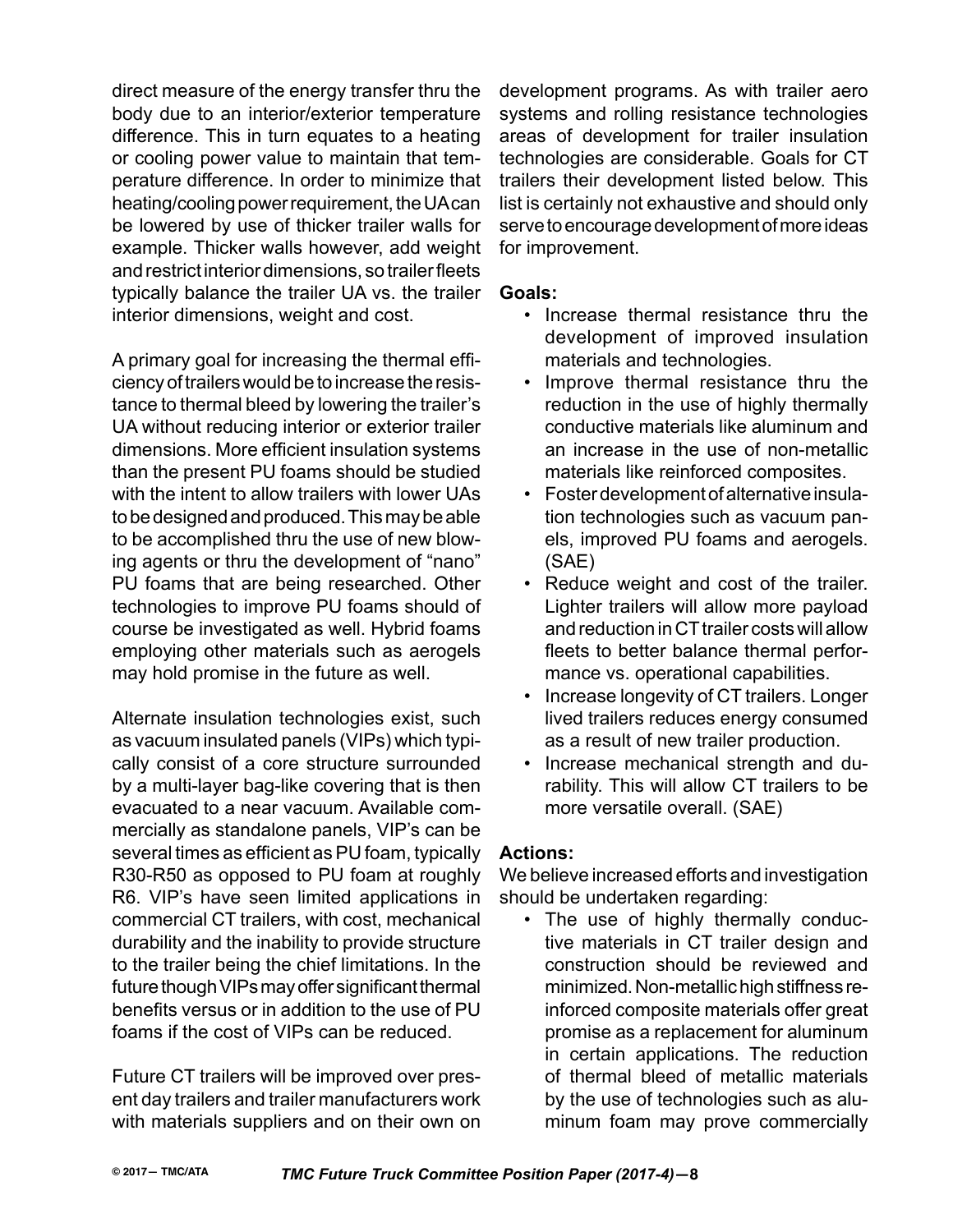viable in the future as well. TTMA, SAE, S.7 may all wish to coordinate efforts in this regard. (We note the development of "clear wood" *http://www.huffingtonpost.com/entry/transparent-wood\_ us\_56fd3c14e4b0daf53aeee8e6*)

# **D. Transport Environmental Control Units**

Transportation refrigeration units (TCUs) provide a cooling or heating effect to allow a CT trailer to maintain an interior/exterior temperature difference. Typical TCUs are diesel powered and utilize a vapor compression cycle to transfer heat between a condenser and evaporator. Some TCUs act as a host unit to control and power remote evaporators when used with compartmentalized trailers used in multi-temperature configurations. Some TCUs utilize direct driven (mechanically driven) compressors and some utilize a generator or alternator to in turn power an electrically powered compressor. Some TCUs have the capability of running in a "standby" or "shore powered" mode to allow cooling or heating operation without the need to run a diesel engine.

Trailer TCUs have existed for many years. Typical TCUs are powered by a small engine and are used to cool temperature sensitive loads by circulation a protective air envelope around the load in the trailer. This air envelope is cooled by the TRU's evaporator section, where compressed refrigerant is expanded cooling the evaporator coils as air circulates thru them. Heat absorbed by the refrigerant is rejected to the atmosphere by the condenser of the host unit. Operation of the TCU is typically controlled by a microprocessor, allowing both precise control of operation and efficient operation. Trailer TCUs may be run in start-stop mode(s) where the payload allows (frozen goods as an example) or the load may require continuous run mode, such as for respiring produce.

Other types of TCUs exist beyond mechanical vapor compression types. TRU's that expand nitrogen or carbon dioxide have been and are in use. These TCUs require a tank (pressure vessel) of compressed gas to be carried with the trailer in lieu of a diesel fuel tank mounted to the trailer. Additional infrastructure to periodically replenish the compressed gas to be subsequently expanded is required. This is not the case for diesel powered TCUs which can be fueled when the tractor is fueled.

Some TCUs utilize "cold plates" that contain a solution that removes heat while undergoing a phase change. These TCUs can be "recharged" during periods of inactivity or by means of electric power generated by the vehicle while in use. While not as popular as TCUs using vapor compression cycles, cold plate technology is a viable method of cooling that may in the future prove to be very valuable technology.

Future trailer TCUs will be improved over present day units. TRU manufacturers work with users and suppliers of components and technologies as a part development programs to improve performance and reduce energy consumption and emissions. As with other trailer technologies areas of development for trailer TCUs are considerable. Goals for trailer TCUs their development listed below. This list is certainly not exhaustive and should only serve to encourage development of more ideas for improvement.

Goals:

- A major focus for future trailer TCUs is the development of alternative power sources. Small diesel engines that power most of today's TCUs may be obsolete in the future.
- Development of alternative refrigeration/ heating technologies (as opposed to vapor compression) should be a priority as well. Alternative heat transfer mechanisms may allow better energy efficiencies than present day technologies.
- Increased durability of the TCU itself will lead to less TCUs being produced over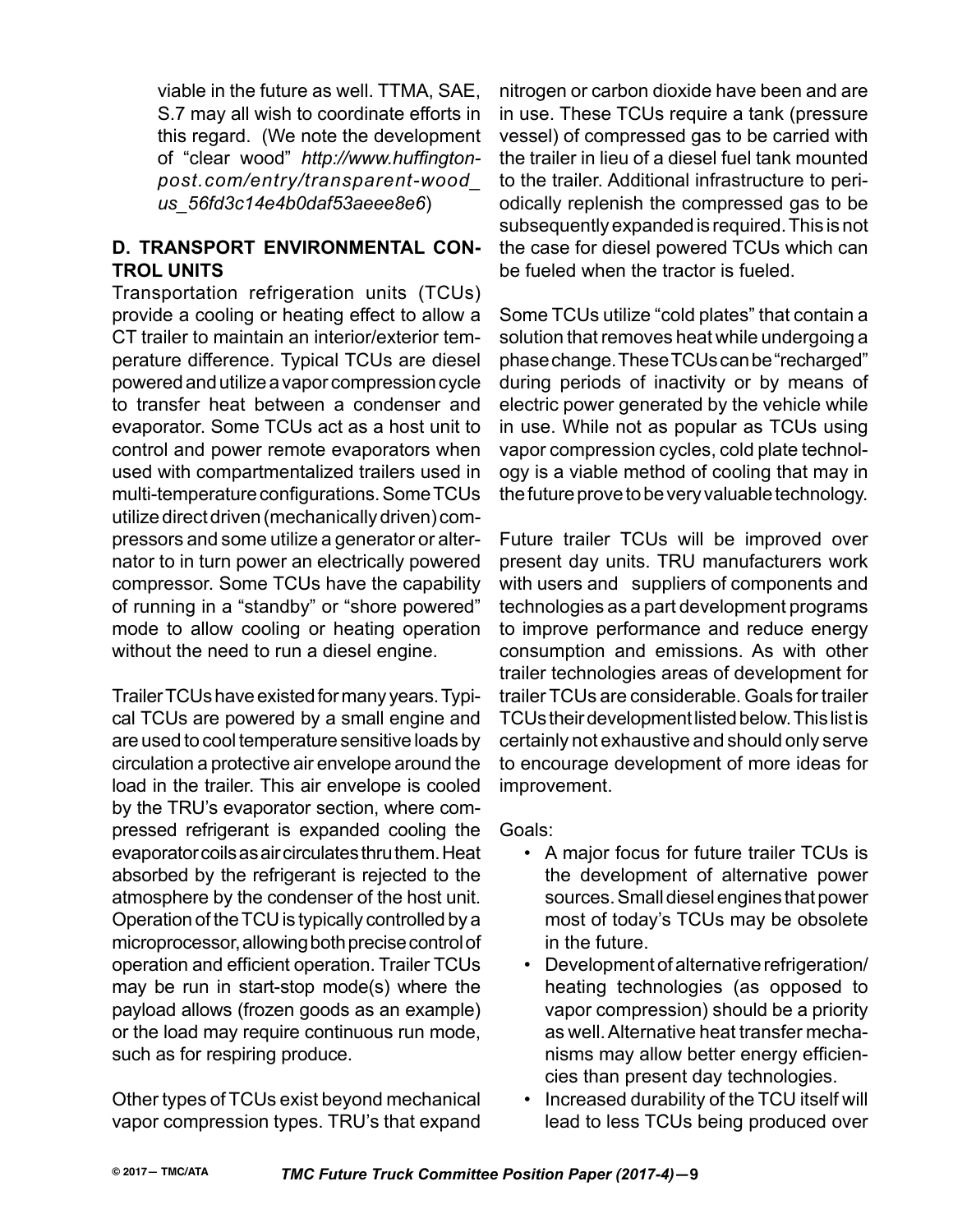time and less energy expended during their manufacture. More durable TCUs that remain more efficient over their lifetime will improve energy efficiency as well.

• The development of systems that maximize the heating/cooling effect will lead to more efficient TCUs. Refrigerants in use can continue to be improved with regard to working characteristics and reduction of undesirable properties. New refrigerants can be developed to further those goals as well.

# **Actions:**

TMC believes increased efforts and investigation should be undertaken regarding:

- Development of:
	- All-electric/plug-in/battery/vehicle generator powered TCUs.
	- All-electric/plug-in/cold plate TCUs.
	- Hydrogen fuel cell-powered TCUs.
	- All-electric/plug-in/battery/solar-assist TCUs.
	- Alternative fueled engine powered TCUs.
	- Use of "vacuum with liquids" (such as water). As a vacuum is created, moisture is drawn off (as vapor) resulting in significant temperature reduction. Of course, the vacuum cannot be maintained while traveling as the trailer construction may not support the pressure differential and/or the product in question could be frozen beyond acceptable levels.
- Several technologies being used today that justify further development are:
	- Cryogenic TCUs.
	- TCUs utilizing cold plate technologies.

# **E. Energy Harvesting**

# **Solar Energy**

Solar energy impinges on the earth's surfaces at a rate that exceeds imagination. Currently solar power generation for electricity generation is beginning to take hold in areas where solar arrays are expected to have a "clear view" of the sun during much of the day, and much of the year depending on climactic conditions. Solar power is starting to make inroads into transportation and specifically for semi-truck trailers as well. Current applications are for battery charging for trailer "reefer" units (trailer TCUs), for liftgates and for tracking systems, although other uses certainly exist.

The large planar areas of a trailer offer much promise for collecting solar energy, although the mobile nature of trailers complicates optimal orientation. The roof of a trailer provides many square feet of surface area for mounting arrays. Properly designed solar energy collection systems are capable of supplemental charging needs of batteries used in trailer liftgate systems and for TCUs when needed because of deep cycling or long periods of inactivity. Similarly trailer tracking systems on trailers that are sometimes parked for long periods of time without access to other means of charging use solar arrays to great effectiveness.

Solar energy generation is limited by array effectiveness, energy transfer efficiency and by the means for energy storage. Array effectiveness depends largely on several factors, the foremost being orientation. Additional factors that come into play are the degree of solar radiation impingement due to such effects as weather conditions and seasonal effects, cleanliness and of course overall array size (surface area). Current transfer efficiencies are sometimes only single digits and costs per watt generated vary greatly. Different types of solar energy collection systems exist but for practical use on transportation systems only photovoltaic systems are being considered here. As such batteries are the typical storage elements for such systems, and various types of batteries are commonly used. Improvements in array and energy storage technologies will help further solar energy use in transportation and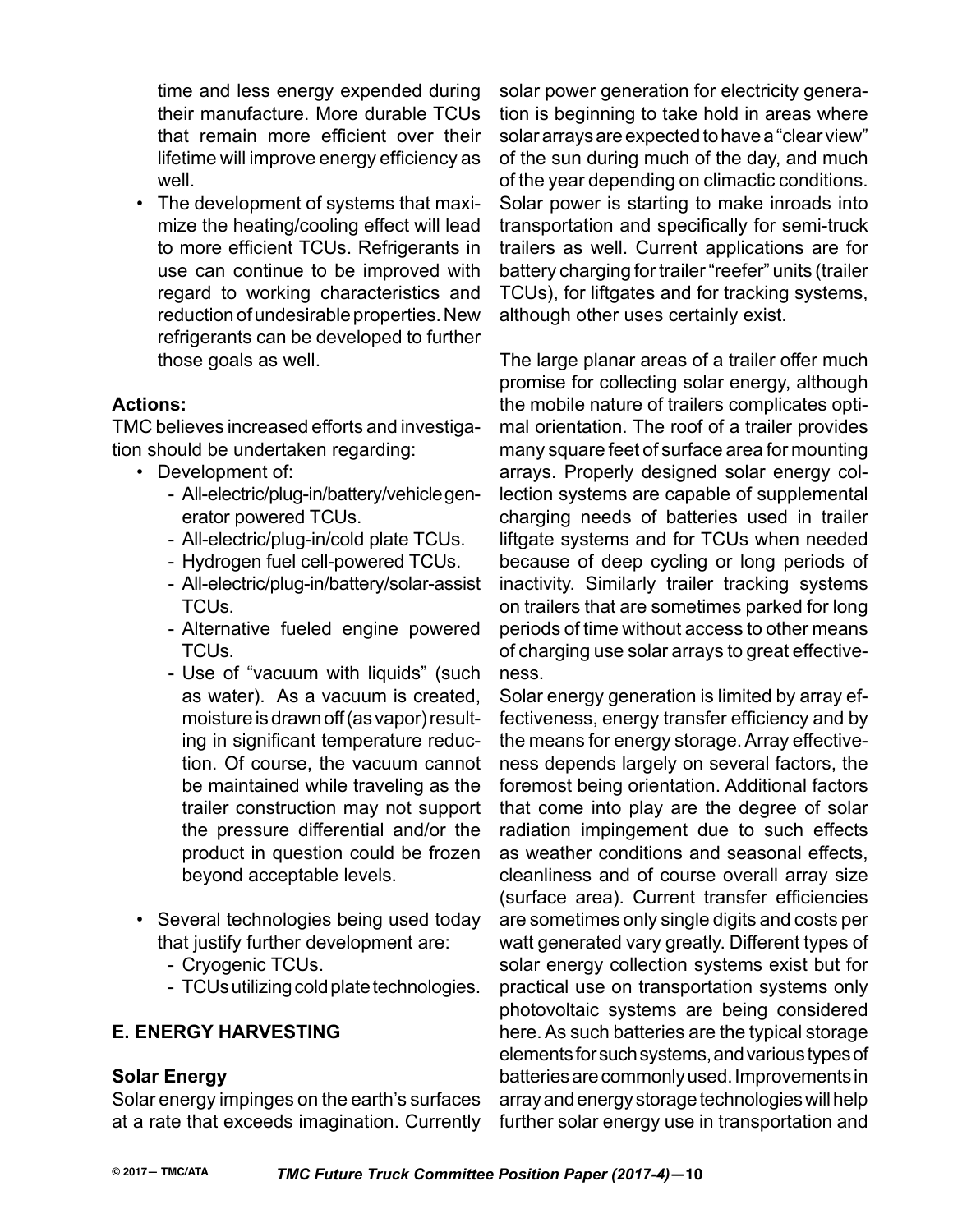specifically for truck trailers. Advancements in these two key areas will help solar energy harvesting grow into a more economical and widespread practice where practical.

As previously mentioned, solar arrays continue to improve in general but need to improve specifically in terms of transfer efficiency and durability. Means for orienting the arrays for optimal sun angle are practical in some fixed applications, but for mobile trailers a focus on array cost and areal power generation density may be a better approach. Additionally a means for or design for automatically maintaining array cleanliness is an important part of array effectiveness in the mobile environment.

Electrical energy storage systems, specifically battery (and capacitor) technology is continually evolving as well. Cost and weight reduction, and deep cycling capability are primary goals as is overall cycle life. The ability to charge slowly but release energy quickly when called for is important for some applications as well.

Future trailers may all incorporate some sort of solar energy collection systems due to the abundance of impinging energy. Solar systems will undoubtedly be superior to present day units. System manufacturers work with users of trailers to better design systems to accommodate in-service needs. As with other trailer technologies areas of development for trailer solar energy harvesting systems are considerable. Goals for solar system development are listed below. This list is certainly not exhaustive and should only serve to encourage development of more ideas for improvement.

#### **Goals:**

- Improve transfer efficiency of the overall system. TMC suggests a goal of doubling (as a minimum) or perhaps tripling the efficiency of present day systems.
- Improve array technology in many areas. The list below contains suggested areas of improvement:
- Produce arrays that are less sensitive to orientation or alternatively devise alignment technologies to assist arrays to maximize performance.
- Reduce the overall size requirements for arrays based on area power density capability and maximize power output for a given array size.
- Address the issue of cleanliness by developing self-cleaning arrays.
- Develop and design systems that are less affected by weather and seasonal effects.
- Continue to develop films or coatings that convert solar energy into useful electric energy and can be used in lieu of traditional arrays.
- Improve battery technology by reducing cost and weight and improving cycling capability (overall lifetime cycle capability and deep cycling capability).
- Reduce system and component costs thru design and production techniques.
- Improve durability of system components, particularly arrays and batteries.

# **Regenerative Braking**

Trailer kinetic energy losses through braking represent wasted energy, dissipated as heat, that could be recovered thru regenerative braking systems. Long a part of hybrid car technologies regenerative braking is well known and practical in those applications. Several efforts are currently underway to develop commercial systems for trailers. In those systems energy harvested by braking effort is stored onboard the trailer for later reuse as motive power or to provide electrical energy for various purposes.

Due to their drive cycle, some trailers could be an excellent source of energy thru regenerative braking, however, not all are. Conventional trailers typically don't have a "good" means for storing the energy that could be harvested thru braking and similarly most don't have a good means of utilizing the energy if it had been stored onboard the trailer. Conventional trail-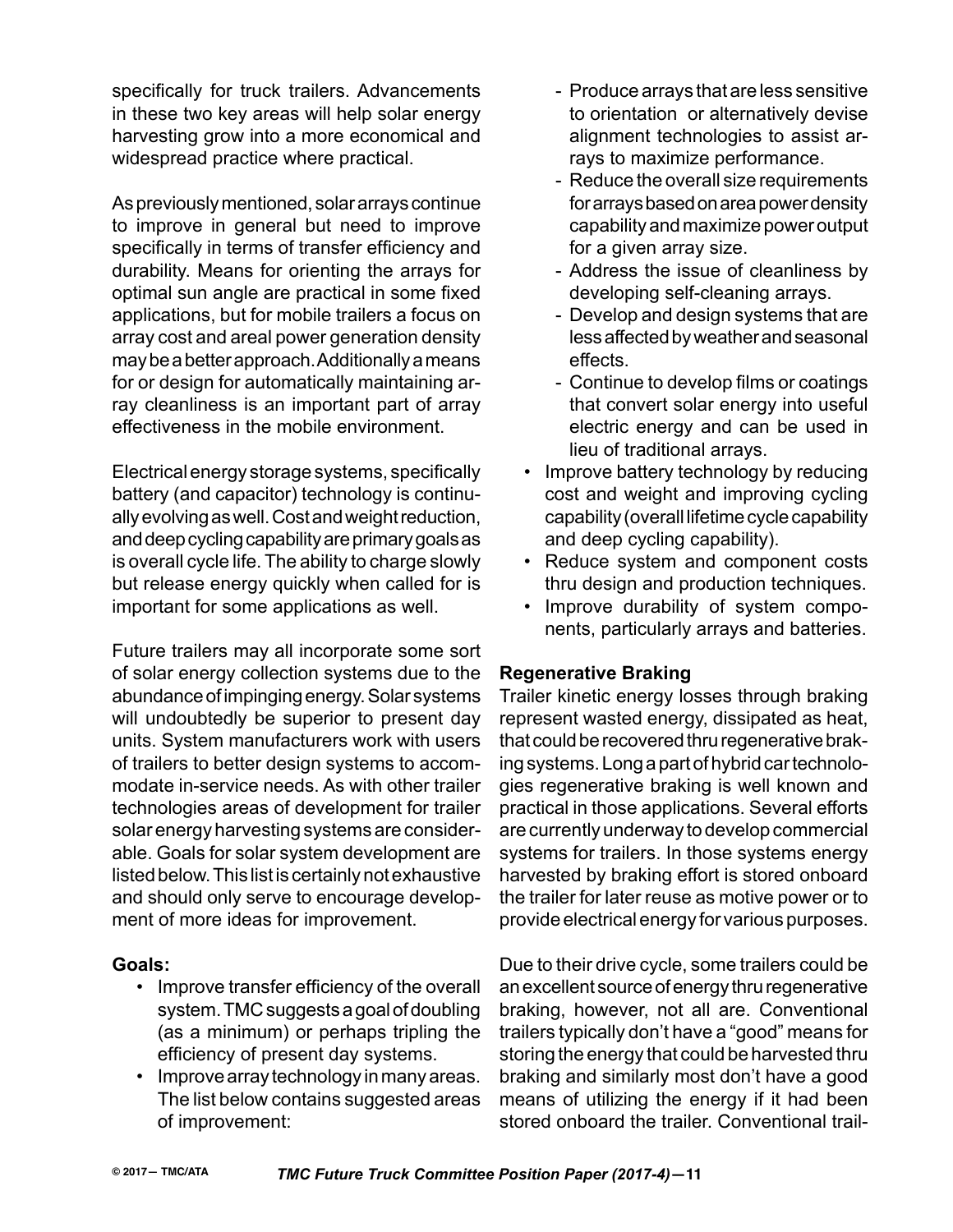ers also do not have a means of transferring the energy to the tractor for later use, so many challenges exist to effective use of regenerative braking on trailers. Finally regenerative braking systems typically do not serve as the only brakes on vehicles. Conventional braking systems are still required to actually brake the vehicle in many situations including hard stops and parking. Although all these issues represent challenges, all represent areas of opportunity for regenerative braking systems for trailers.

In addition to systems currently under development to convert trailer braking energy into motive power, systems are being tested that convert braking energy into useful refrigeration effect. This further illustrates that energy harvesting systems can be designed and implemented to interact with the other systems on the trailer that utilize energy in a practical and productive manner. Such relationships help lower the costs and increase the practicality of both the harvesting system and the TCU increasing the cost effectiveness of both while reducing emissions.

As with solar systems all future trailers may incorporate some sort of energy collection system associated with braking due to the fact that all trailers have and use brakes. Braking energy system manufacturers must work with users of trailers to better design systems to accommodate in service needs and trailer usage patterns. Although the challenges are considerable, the potential benefits of braking energy harvesting systems are also considerable. Goals for regenerative braking system development are listed below. This list is certainly not exhaustive and should only serve to encourage development of more ideas for improvement.

#### **Goals:**

• The primary goal of a braking energy harvesting or collection system is to design a practical system(s) in terms of system cost and weight. The ability to efficiently collect the energy, store it and then reuse it are primary to any practical system. If motive power is employed as a means of using the harvested energy then appropriate means of use including a safe robust control system to allow such use, is paramount.

- In order to reduce cost it is necessary to maximize the durability of such systems. The area of the trailer where this system is expected to survive is certainly challenging (the trailer underbody) and the system must be designed to exist in this environment for the life of the trailer with minimal maintenance.
- Trailer usage varies considerably and one way to reduce cost of these systems is to reduce the effects (influence) of the "drive cycle." Systems should be considered, designed and manufactured to maximize capability for a variety of trailer usage scenarios.
- It will be necessary to encourage or foster development of a variety of energy usage options. The use of the collected energy (friction or static electricity, for example) as electric energy or as motive power should be primary goals.

# **F. Onboard Energy Storage**

Many opportunities exist to harvest or collect energy and some have been previously mentioned and briefly discussed. Solar and braking energy harvesting or collection are currently being pursued thru the development of commercial systems, but other opportunities surely exist. For example static electricity collected from the trailer body created by air friction may possibly be a viable energy source in the future. Likewise a small wheel mounted generator can be an energy source in the future to support trailer electrical demands independent of the tractor.

A common problem for the collection and reuse of harvested energy is where to store it efficiently and in a cost effective manner.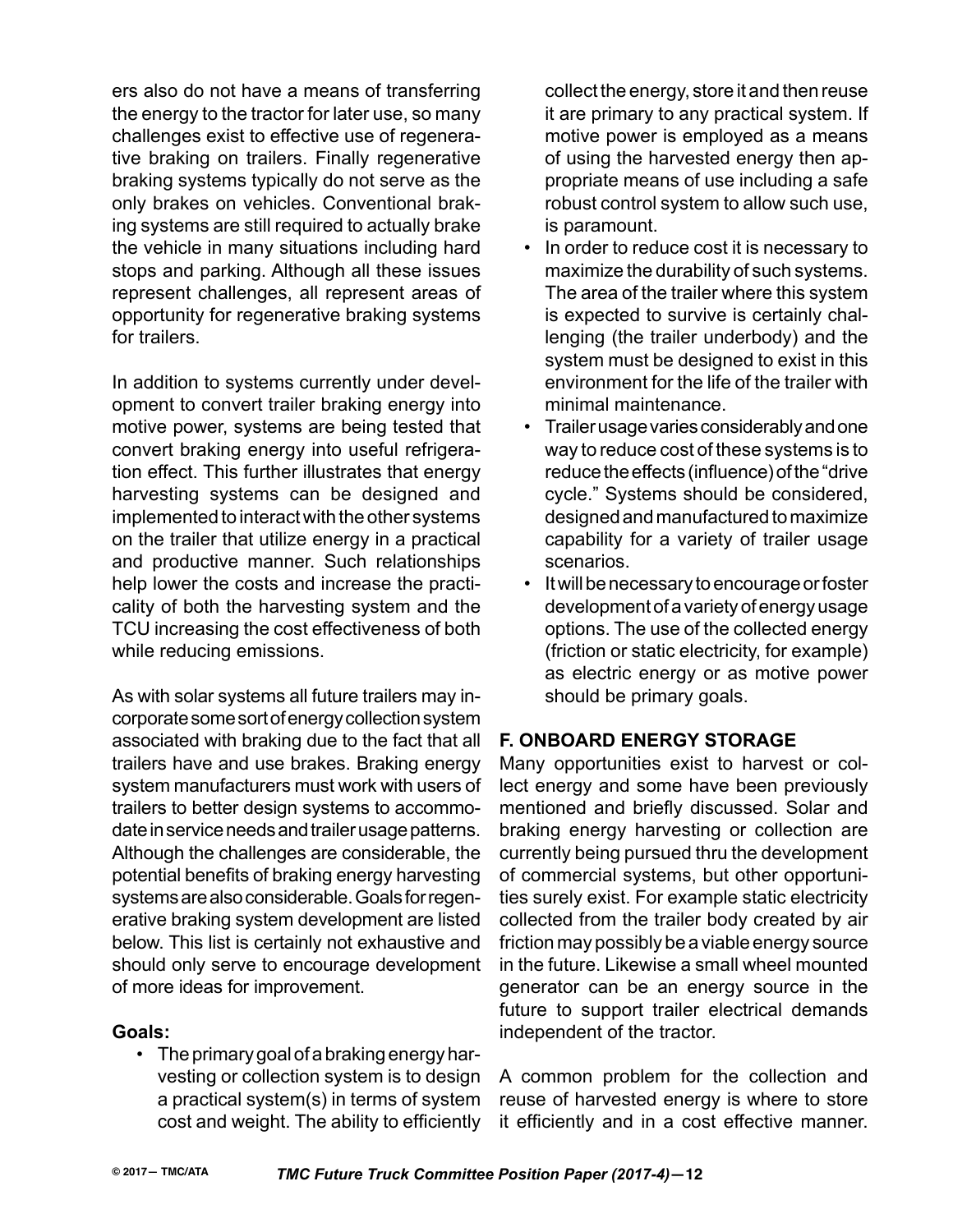Electrical energy is typically stored in a battery and many types of batteries currently exist and are used on trailers. Capacitors are also used to store electrical energy and some energy harvesting systems for trailers use capacitors for that purpose.

Improvements in onboard energy storage systems are a part of the development of successful and cost effective energy harvesting systems. Goals for onboard energy storage system improvement are listed below. This list is certainly not exhaustive and should only serve to encourage development of more ideas for improvement.

#### **Goals:**

- Improve overall storage capacity of the energy storage system or device.
- Improve energy density of the storage system or device.
- Reduce storage system overall and lifecycle cost.
- Reduce the weight of the energy storage system.
- Improve storage system life (overall and cyclic capability)
- Optimize rate of energy storage and release.

# **Actions:**

TMC believes increased efforts and investigation should be undertaken regarding:

- Mechanical or chemical means of energy storage should be investigated and exploited where possible.
- Increased use of capacitors rather than batteries for energy storage

# **G. Increase in Trailer Cargo Carrying Capacity**

It is well known that an effective way of increasing HD vehicle energy efficiency is by increasing the carrying capacity of the truck or trailer. Incremental gains in cubic capacity or weight carrying capability have been shown to be safe and effective methods to improve

performance as measured in ton-miles per gallon of diesel fuel burned or other energy equivalents. Although there are many statutory limitations on larger or heavier trucks, there are means to increase the ability of a trailer to carry cargo within current limits.

#### **Weight Reduction**

A very straightforward way to allow trailers to carry more payload weight is to make them lighter in terms of tare weight. Most trailers van or box type trailers are already aluminum intensive, but some of the trailer is made from steel and other materials such as wood are sometimes employed as well. Aluminum is used in trailer design and construction due to its excellent combination of properties, specifically relatively high strength and stiffness, resistance to corrosion and reasonably low cost. Aluminum is also highly recyclable making it an ideal material for many types of trailers.

Steel is used for trailer components requiring higher strength and stiffness than aluminum typically affords. Trailer axles, upper couplers, rear frames and floor crossmembers in certain parts of van trailers are typically made of high strength low alloy (HSLA) steels. Steel allows these portions of the trailer to be strong and stiff at lower costs than other materials would make possible.

# **Volume or Cubic Capacity Increase**

Many trailer loads are not weight limited but are in fact limited by the cubic capacity of the trailer. Simply put the trailer "cubes out" before the trailer "weighs out." Trailer dimensions are limited by both Federal and State highway regulations, and local laws sometimes limit the sizes of trailers as well. Length, width and overall (in service) height are all regulated by a patchwork of laws that are seemingly based on infrastructure limitations. Larger trailers in terms of longer, wider or taller trailers are probably not a practical consideration in the immediate future as both legislative changes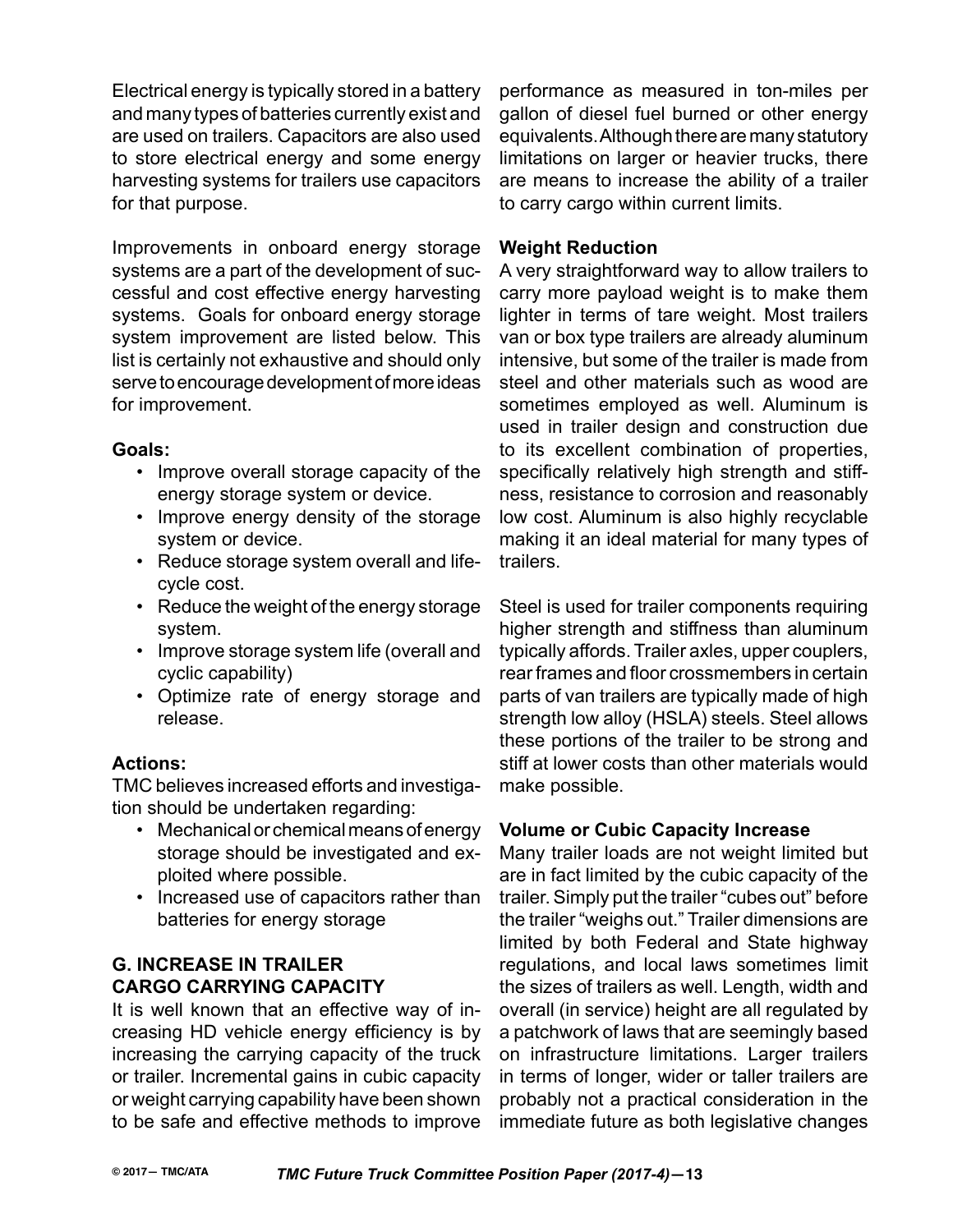and infrastructure improvements would need to be coordinated for this to happen. We view this as unlikely. One area that has been only partially exploited is lowering the floor in the trailer to increase its cubic capacity. Drop frame or drop floor trailers exist, but these have limitations in terms of forklift loading and in interfacing many loading docks.

Improvements in cargo carrying capacity are a well-known method of improving transportation efficiency of HD vehicles. Goals for capacity improvement are listed below. This list is certainly not exhaustive and should only serve to encourage development of more ideas for improvement.

#### **Goals:**

- Reduce weight thru the use of lighter weight materials such as aluminum and high strength, high stiffness composite materials in lieu of steel.
- Improve the cubic capacity of the trailer such as by lowering the floor and preserving the ability of the trailer to be forklift loaded or perhaps loaded by other means. Develop suspension systems or other means to allow the trailer to continue to interface with existing loading docks in a practical manner.

# **H. Regulatory Impacts**

We must not minimize or overlook the impact of governmental regulations. As stated earlier, EPA/NHTSA has announced the Phase 2 Greenhouse Gas Emissions (GHG2) final rule which for the first time will impose federal regulations on truck trailer OEMs. The proposed legislation mandates features to reduce energy consumption for many types of trailers used in heavy duty operations.

We also have existing regulations that seem to go against logic and physics. For example, CARB requires side skirts on all trailers. However, side skirts have *little or no positive impact* when used in certain low-speed operations such

as in-city pickup and delivery (P&D) processes. Requiring skirts on P&D trailers seems to us to have little, if any, benefit and may actually result in a net *inrcease* in use of energy.

Those who may require a list of the upcoming GHG2 regulations review the EPA website:

*https://www.epa.gov/regulations-emissions-vehicles-and-engines/regulationsgreenhouse-gas-emissions-commercialtrucks#regulations*

This site covers the light- and heavy-duty final rules that go into effect in 2018 with implications out to and beyond 2025.

# **Goals:**

To foster increased choices to comply with existing and upcoming government regulations such as CARB and GHG2, to some extent through testing and education of regulators (as in skirts on P&D trailers).

The American Transportation Research Institute (ATRI) recently published *Cost of Congestion to the Trucking Industry:2017 Update* which, along with several other ATRI documents, cover topics such as the road environment, including the effects of traffic conditions, hours-of-service rules, wait times at warehouses, dead heading, lost time looking for parking, etc. TMC encourages ATA to continue their efforts of educating federal and state regulators as they consider designs for new and improved highways as those efforts relate to improving net miles per trailer per year. TMC also encourages ATA's ongoing efforts as they relate to the use of longer combination vehicles. While not the solution for every lane or market or operator, they are an opportunity that deserves some attention within the topic of this paper.

# **SUMMARY**

Many opportunities exist for improving the energy efficiency of heavy duty commercial